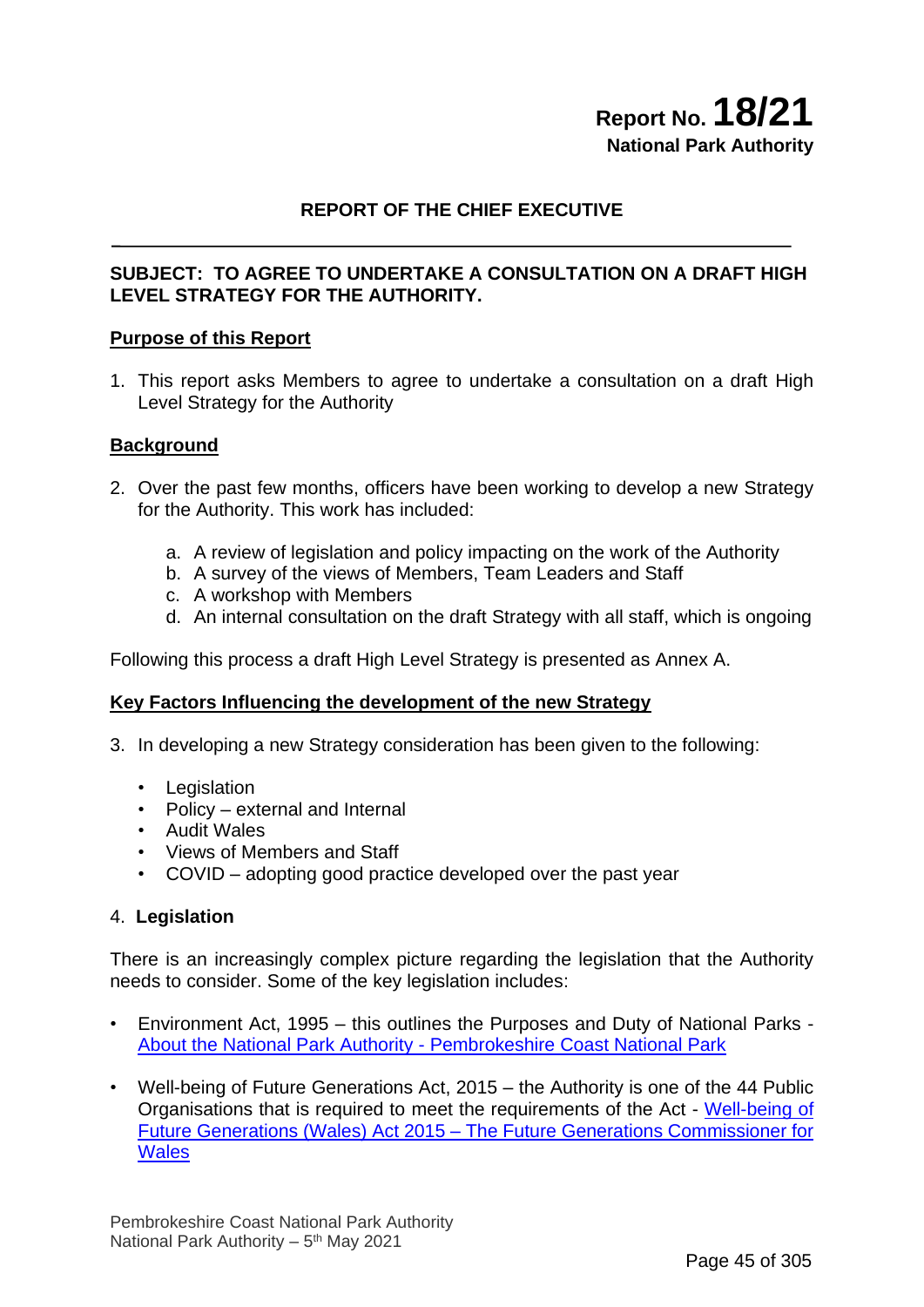- Environment Act, 2016 the Act requires all public authorities, when carrying out their functions in Wales, to seek to "maintain and enhance biodiversity" where it is within the proper exercise of their functions. Factsheet 10 Biodiversity and [resilience of ecosystems duty english \(gov.wales\)](https://gov.wales/sites/default/files/publications/2020-08/environment-wales-act-2016-biodiversity-resilience-ecosystems.pdf)
- Equality Act, 2010 the Authority is a public body listed in the Act and more recently the Welsh Government has enacted the provisions relating to the Socio-Economic Duty - [A More Equal Wales: the Socio-economic Duty \[HTML\] | GOV.WALES](https://gov.wales/more-equal-wales-socio-economic-duty-html#:~:text=A%20More%20Equal%20Wales%3A%20the%20Socio-economic%20Duty%201,Health.%20...%206%20Justice%20and%20personal%20security.%20)
- Welsh Language Measure, 2011 the Authority is a public body listed in the Act and is required to meet a number of agreed Welsh Language Standards
- Planning related legislation as a Local Planning Authority the Authority is required to meet the requirements of planning legislation
- Rights of Way legislation
- Climate Change legislation and targets this includes a requirement to become Carbon Neutral as an Authority by 2030
- Governance of the Authority as a Single Purpose Local Authority the Authority is required to meet a number of governance related legislation such as the Local Government Act, 1972 and the recent Local Government and Elections (Wales) Act, 2021.

#### 5. **Policy Documents**

The Authority has a requirement to consider a number of external policy documents when planning its work:

- Welsh Government Annual Remit Letter the Welsh Government provides the Authority with an Annual Remit Letter outlining areas to prioritise during that year - [Eich cyf \(pembrokeshirecoast.wales\)](https://www.pembrokeshirecoast.wales/wp-content/uploads/2021/04/Pembrokeshire-Coast-National-Park-Authority-2021-22-Core-Grant-Remit-letter-ENGLISH-Final.pdf)
- *Valued and Resilient: The Welsh Government's Priorities for Areas of Outstanding Natural Beauty and National Parks* – In 2017 the Welsh Government outlined the priorities for Designated Landscapes. These include 10 areas of work - [Valued and](https://gov.wales/sites/default/files/publications/2019-04/areas-outstanding-natural-beauty-national-parks-2018-report%20.pdf)  [Resilient: The Welsh Government's Priorities for Areas of Outstanding Natural](https://gov.wales/sites/default/files/publications/2019-04/areas-outstanding-natural-beauty-national-parks-2018-report%20.pdf)  [Beauty and National Parks](https://gov.wales/sites/default/files/publications/2019-04/areas-outstanding-natural-beauty-national-parks-2018-report%20.pdf)
- Area Statements the Environment Act, 2016 required Natural Resources Wales to develop Area Statements. The Authority is required to consider the issues included in the South West Area Statement - [Natural Resources Wales / South](https://naturalresources.wales/about-us/area-statements/south-west-wales-area-statement/?lang=en)  [West Wales Area Statement](https://naturalresources.wales/about-us/area-statements/south-west-wales-area-statement/?lang=en) and the Marine Area Statement - [Natural Resources](https://naturalresources.wales/about-us/area-statements/marine-area-statement/?lang=en)  [Wales / Marine Area Statement.](https://naturalresources.wales/about-us/area-statements/marine-area-statement/?lang=en)
- Pembrokeshire Local Well-being Plan the Well-being of Future Generations Act makes a requirement for each Public Services Board to prepare a Local Well-being Plan. As a member of the Pembrokeshire Public Services Board the Authority contributes to the delivery of the Local Well-being Plan - [Well-being Plan -](https://www.pembrokeshire.gov.uk/public-services-board/well-being-plan#:~:text=The%20Well-being%20Plan%20sets%20out%20how%20the%20PSB,what%20really%20matters%20to%20people%20in%20the%20County.) [Pembrokeshire County Council](https://www.pembrokeshire.gov.uk/public-services-board/well-being-plan#:~:text=The%20Well-being%20Plan%20sets%20out%20how%20the%20PSB,what%20really%20matters%20to%20people%20in%20the%20County.)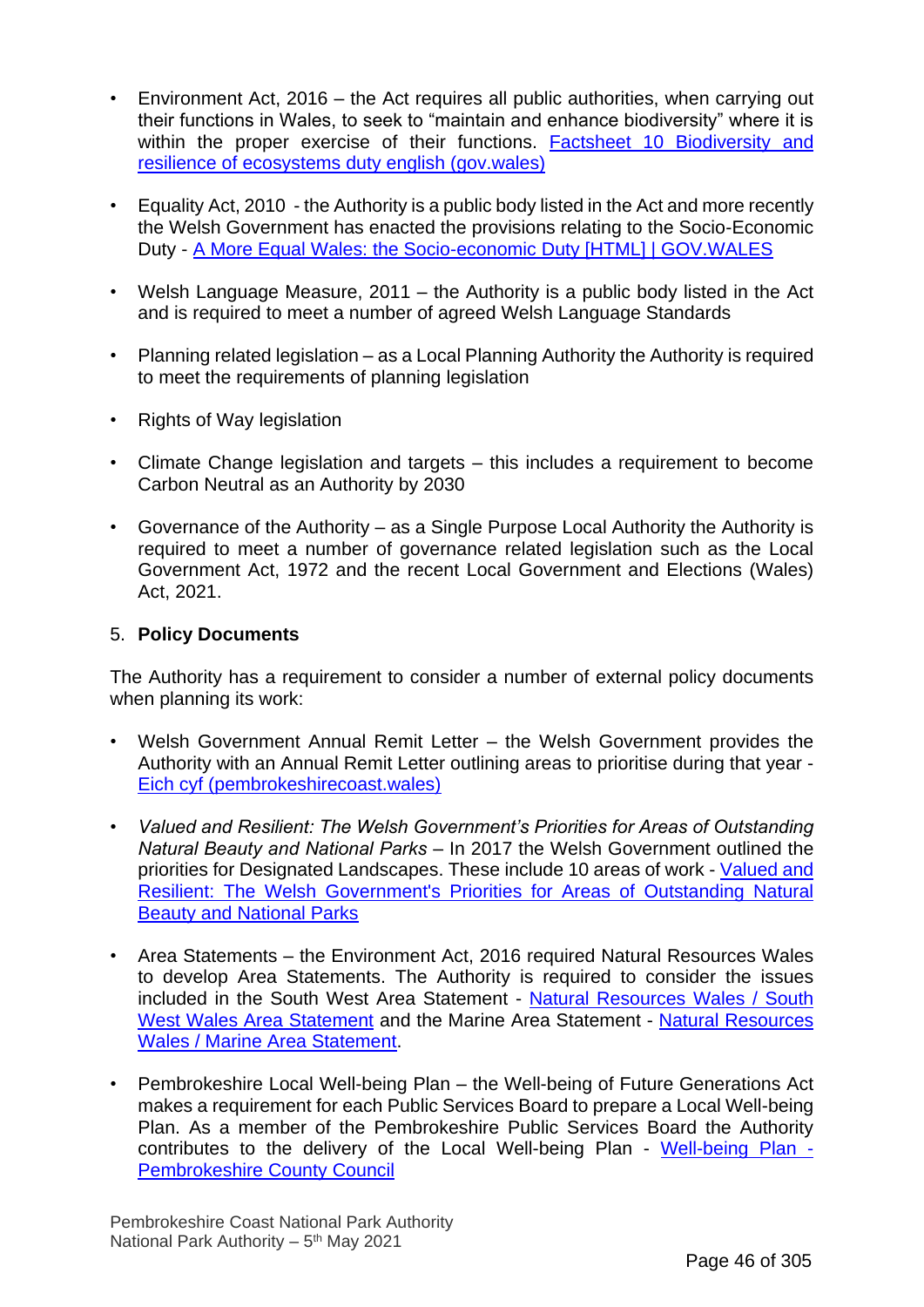- Welsh Government Programme for Government the Authority would give consideration to the wider priorities outlined in the relevant programme for Government - [Taking Wales Forward \(gov.wales\)](https://gov.wales/sites/default/files/publications/2017-08/taking-wales-forward.pdf)
- Planning Policy Wales National Planning policy is outlined in this document. [Planning Policy Wales -](https://gov.wales/sites/default/files/publications/2021-02/planning-policy-wales-edition-11_0.pdf) Edition 11 (gov.wales)
- Future Wales: The National Plan 2040 [Future Wales: the national plan 2040](https://gov.wales/future-wales-national-plan-2040) | [GOV.WALES](https://gov.wales/future-wales-national-plan-2040)
- Destination Management Plan the Destination Management Plan 2020-25 outlines the priorities for managing the Pembrokeshire Destination over the next five years - [Pembrokeshire-Destination-Management-Plan-2020-2025-](https://www.visitpembrokeshire.com/wp-content/uploads/Pembrokeshire-Destination-Management-Plan-2020-2025-English.pdf) [English.pdf \(visitpembrokeshire.com\)](https://www.visitpembrokeshire.com/wp-content/uploads/Pembrokeshire-Destination-Management-Plan-2020-2025-English.pdf)
- Rights of Way Improvement Plan this document outlines the priorities for managing the rights of way network until 2028 - [Rights of Way Improvement](https://www.pembrokeshirecoast.wales/wp-content/uploads/2019/06/Pembrokeshire-RoWIP-2018-28-ENGLISH.pdf)  [Plan for Pembrokeshire \(pembrokeshirecoast.wales\)](https://www.pembrokeshirecoast.wales/wp-content/uploads/2019/06/Pembrokeshire-RoWIP-2018-28-ENGLISH.pdf)
- Net Zero Carbon Status 2030 Public Sector Route Map.
- 6. The Authority outlines its high level policies and actions in the following documents:
	- National Park Management Plan and Action Plans the Authority is required to develop a management plan for the National Park - [National-Park-](https://www.pembrokeshirecoast.wales/wp-content/uploads/2020/01/National-Park-Management-Plan-2020-2024-Eng.pdf)[Management-Plan-2020-2024-Eng.pdf \(pembrokeshirecoast.wales\)](https://www.pembrokeshirecoast.wales/wp-content/uploads/2020/01/National-Park-Management-Plan-2020-2024-Eng.pdf)
	- Local Development Plan as the Local Planning Authority the Authority prepares a Local Development Plan outlining local planning policies - [Local](https://www.pembrokeshirecoast.wales/planning/planning-policy/local-development-plan-2/)  Development Plan 2 - [Pembrokeshire Coast National Park](https://www.pembrokeshirecoast.wales/planning/planning-policy/local-development-plan-2/)
	- Equality Plan and Objectives the Authority is required to prepare an Equality Plan and set Objectives - [Pembrokeshire-Coast-National-Park-Authority-](https://www.pembrokeshirecoast.wales/wp-content/uploads/2020/03/Pembrokeshire-Coast-National-Park-Authority-Equality-Plan-2020-24.pdf)[Equality-Plan-2020-24.pdf \(pembrokeshirecoast.wales\)](https://www.pembrokeshirecoast.wales/wp-content/uploads/2020/03/Pembrokeshire-Coast-National-Park-Authority-Equality-Plan-2020-24.pdf)
	- Welsh Language Plan one of the Welsh Language Standards the Authority needs to meet is to set a 5 year strategy to promote the use of the Welsh Language - [Welsh-Language-Strategy-2017-22-English.pdf](https://www.pembrokeshirecoast.wales/wp-content/uploads/2020/02/Welsh-Language-Strategy-2017-22-English.pdf)  [\(pembrokeshirecoast.wales\)](https://www.pembrokeshirecoast.wales/wp-content/uploads/2020/02/Welsh-Language-Strategy-2017-22-English.pdf)

#### **Audit Wales**

7. The Authority is audited on an annual basis by Audit Wales. Previous audit reports have highlighted the need for the Authority to be more focused on fewer areas of work.

#### **Views of Members and Staff**

8. During the early part of 2021 a number of surveys were undertaken to gather views of: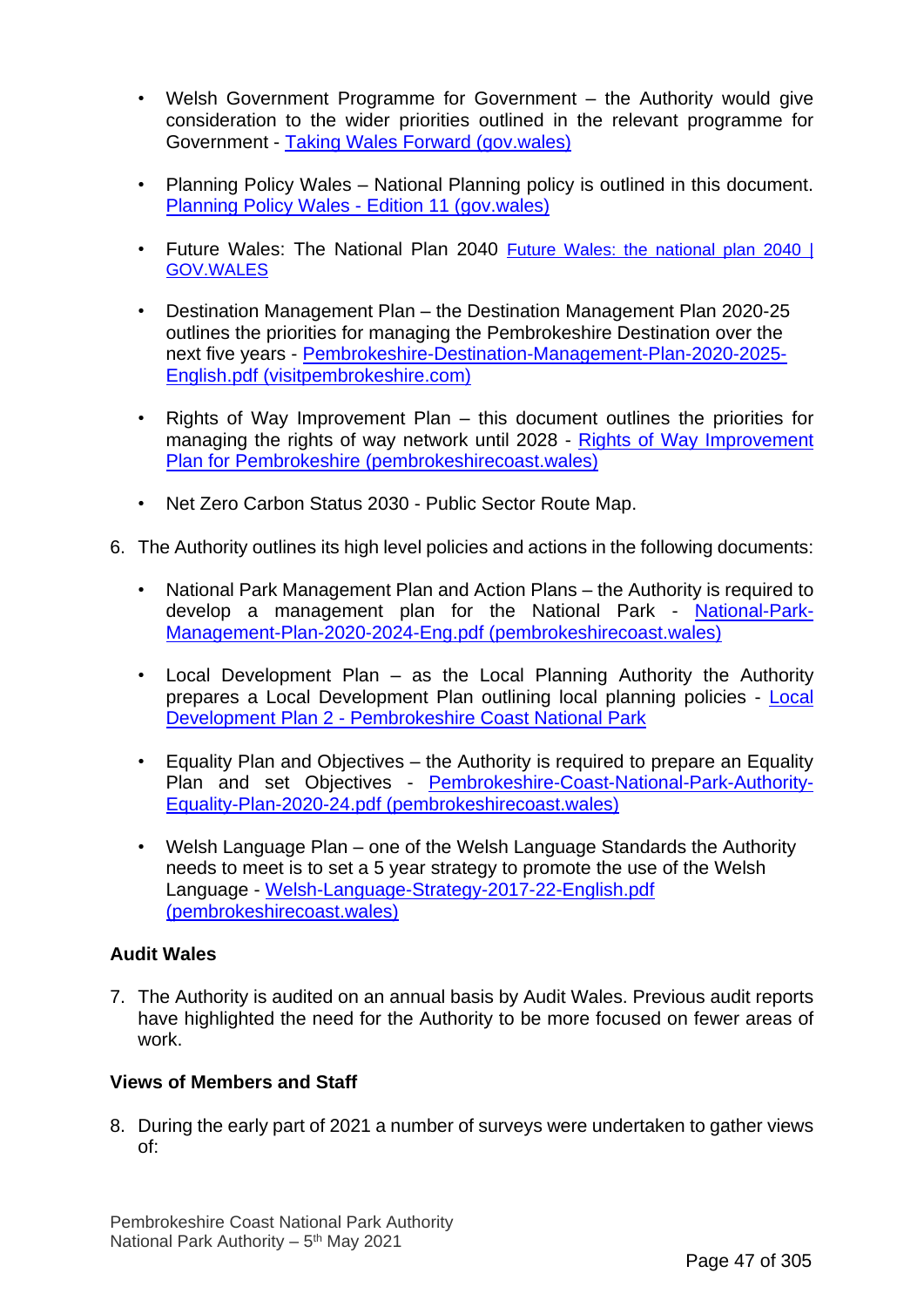- Members
- Team Leaders
- Staff

The information from these surveys has been considered when developing the High Level Strategy. In addition, a workshop was held with Members to discuss the Strategy.

The Staff Survey undertaken last year outlined the view from some staff that the Authority did not have a clear strategy.

#### **Impact of COVID**

9. The past year has seen significant change in how the Authority works and there is also an impact on the National Park, these are being considered in developing a new strategy.

#### **Draft High Level Strategy**

- 10.Having given consideration to the numerous influences outlined above a draft High Level Strategy has been developed which is included as Annex A.
- 11.The draft Strategy proposes a new Vision and four Priorities and Impacts. In addition, it is proposed to include a set of Values to support the Strategy. To date two workshops centred on values have been held to inform this process and there will be further workshops with staff to agree our organisational values.
- 12.The draft Strategy has been subject to an internal consultation with staff, and it is proposed that this process will continue until the Strategy is brought back to Members for approval.

#### **Consultation**

13.If Members agree it is proposed to undertake an external consultation on the draft High Level Strategy. This will provide an opportunity for partners, stakeholders and members of the public to influence the future work of the Authority and the National Park.

#### **Financial considerations**

14.The Authority has a budget available to carry out this consultation.

#### **Risk considerations**

15.The development of a new strategy is a key process and there it a need to ensure that the process adopted is open and transparent and that it gives staff, partners and the public an opportunity to influence the process.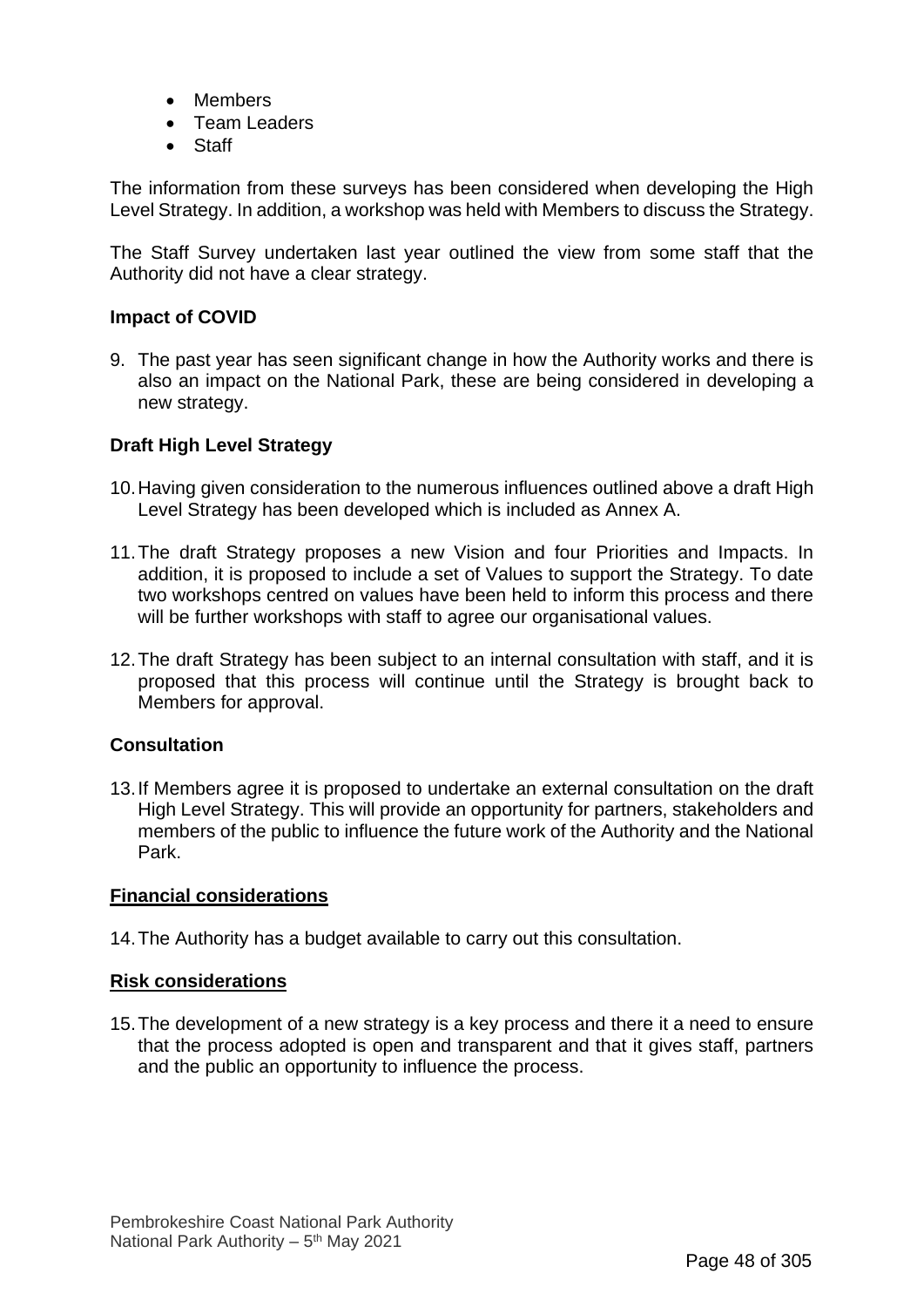#### **Compliance**

#### **Setting Well-being Objectives**

- 16.In setting new Well-being Objectives the Authority is required to take account of statutory guidance notes which state that the Act should be embedded within existing corporate processes.
	- The setting of well-being objectives should take place through a corporate planning process, and be reflected in a corporate plan (or equivalent).
	- Reporting on progress toward meeting well-being objectives should take place through a corporate reporting process, and be reflected in an annual report (or equivalent).

As a result the determining of our long term priorities and High Level Strategy will influence the development of revised Well-being Objectives for the Authority and our steps to meet these objectives. The aim is that our Well-being Objectives align with our long term priorities and this will be reflected in our annual Corporate and Resources plan.

In developing the Authority's revised priorities and aligned Well-being Objectives the Authority needs to take account of the guidance published by the Future Generations Commissioner<sup>1</sup> and consider our performance against our existing Well-being Objectives.

#### **Equality considerations**

17.There is also a requirement to undertake an Integrated Assessment and this will be carried out prior to approving the High Level Strategy.

#### **Welsh Language considerations**

- 18. The publication and consultation exercises are carried out in accordance with the Welsh Language (Wales) Measure 2011 and the Welsh Language Standards Regulations (No.1) 2015.
- 19. Assessing impacts on the Welsh language is considered as part of the Integrated Assessment.

#### **Next Steps**

- 20.Members are invited to comment, and if minded, to approve the draft High Level Strategy for consultation.
- 21.Following the consultation the strategy will be brought back to a future National Park Authority for Members to approve.

<sup>1</sup> Welsh Government, SPSF 2: Individual role (public bodies): [spsf-2-individual-role-public](https://gov.wales/sites/default/files/publications/2019-02/spsf-2-individual-role-public-bodies.pdf)[bodies.pdf \(gov.wales\)](https://gov.wales/sites/default/files/publications/2019-02/spsf-2-individual-role-public-bodies.pdf)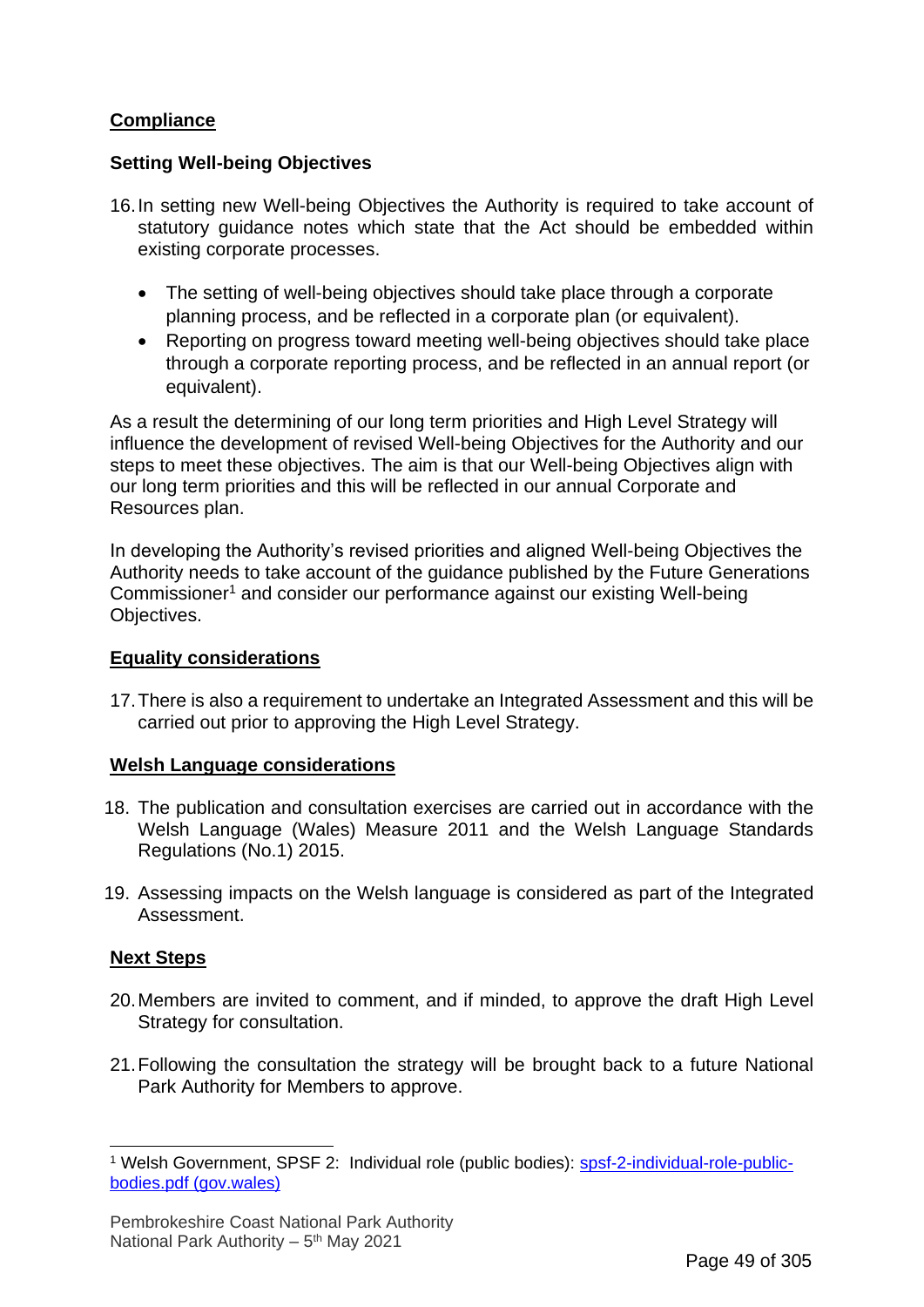- 22.Once approved the High level Strategy will be used to inform the development of a new Corporate and Resources Plan, which will commence in April 2022.
- 23.As part of this process we will undertake a review of the work and structure of the Authority and undertake the necessary change to enable the Authority to deliver the Strategy.

#### **RECOMMENDATION**

#### **That Members discuss and agree the draft High Level Strategy for consultation.**

*(For further information, please contact Tegryn Jones – tegrynj@pembrokeshirecoast.org.uk)*

*Author: Tegryn Jones*

*Consultees: Nicola Gandy, James Parkin, Kelland Dickens, Mair Thomas and Marie Edwards*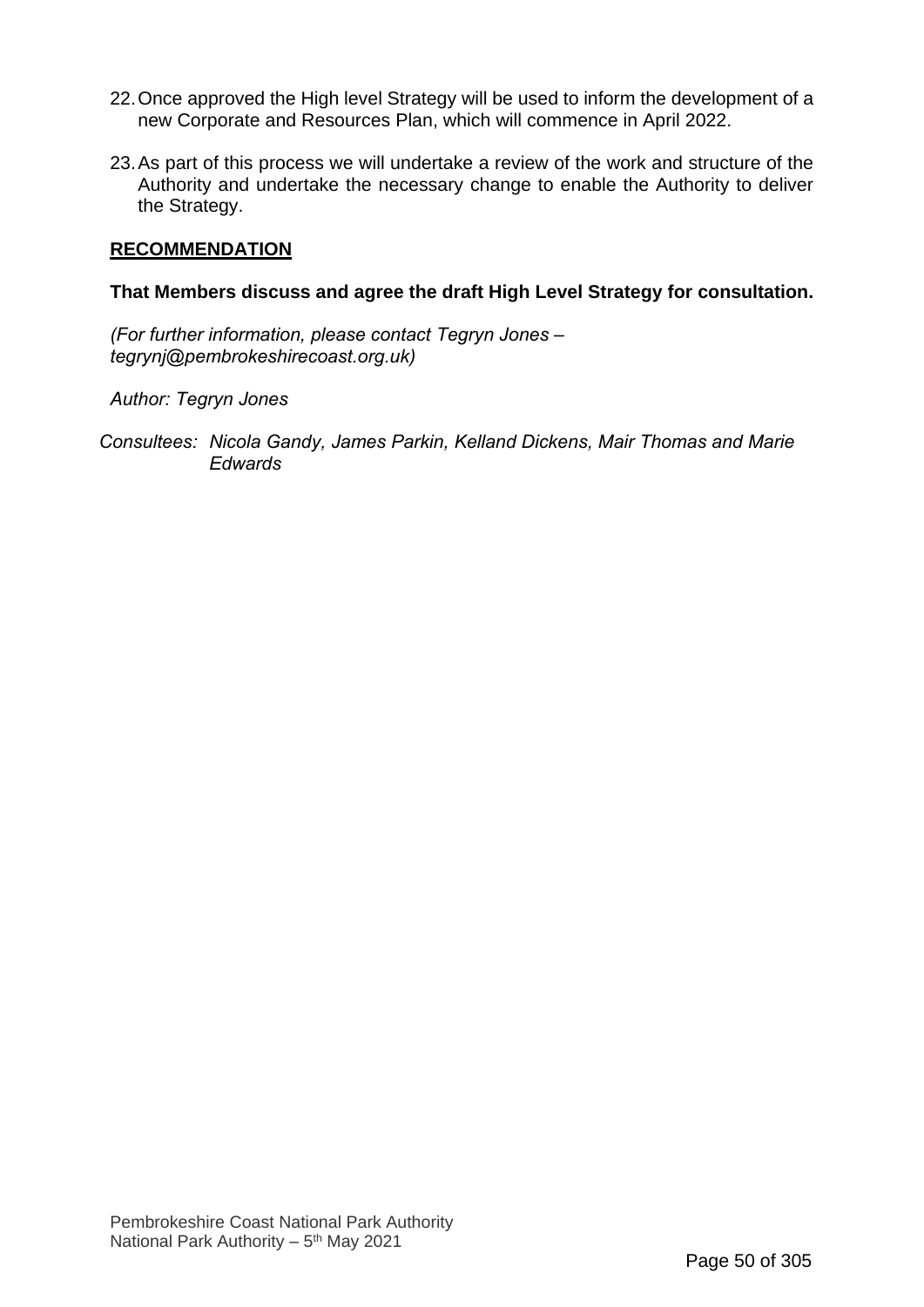### Ein Gweledigaeth: Parc Cenedlaethol lle mae natur, diwylliant a chymunedau yn ffynnu

# EFFAITH | BLAENORIAETHAU **EFFAITH** I **BLAENORIAETHAU**

## **Cadwraeth**

**Hybu bioamrywiaeth ac atal ei ddirywiad**

> **Natur yn llewyrchus**

## **Hinsawdd**

**Cyrchfan: Sero Net**

 **Rydym yn Awdurdod sy'n anelu at Sero Net a Pharc Cenedlaethol carbon niwtral** 

## **Cyswllt**

**Gwasanaeth Iechyd Naturiol**

**Pobl sydd fwy iach, yn hapusach ac wedi cysylltu â natur a threftadaeth**

## **Cymunedau**

**Cymunedau byrlymus**

**Llefydd lle all pobl fyw, gweithio a mwynhau**